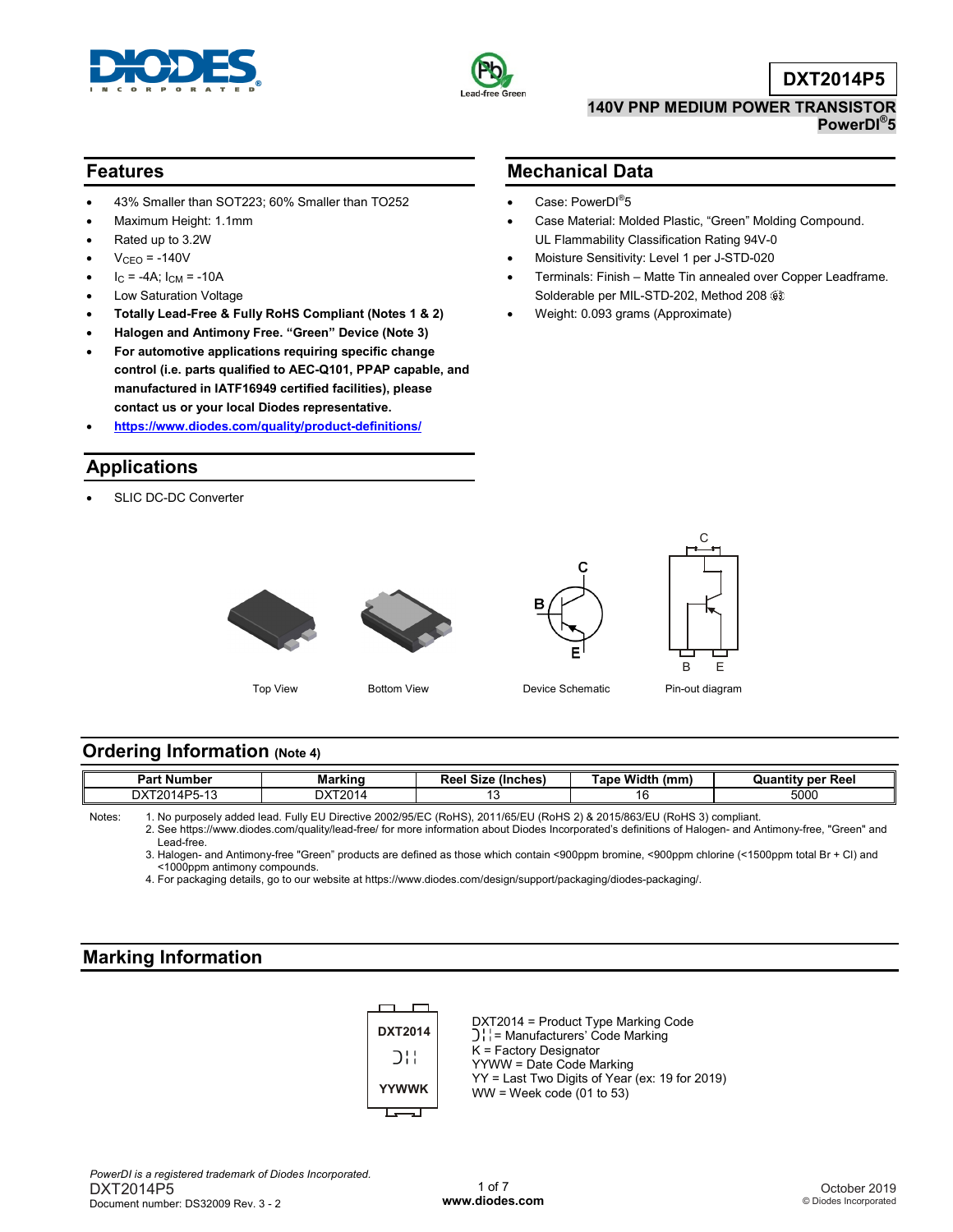

## **Maximum Ratings** (@T<sub>A</sub> = 25°C unless otherwise specified)

| <b>Characteristic</b>        | Symbol                 | Value  | Unit |
|------------------------------|------------------------|--------|------|
| Collector-Base Voltage       | V <sub>CBO</sub>       | $-180$ |      |
| Collector-Emitter Voltage    | <b>V<sub>CEO</sub></b> | $-140$ |      |
| Emitter-Base Voltage         | <b>VEBO</b>            |        |      |
| Continuous Collector Current |                        |        |      |
| <b>Peak Pulse Current</b>    | <b>ICM</b>             | -10    |      |

# **Thermal Characteristics**

| <b>Characteristic</b>                                                            | Symbol               | Value           | Unit |
|----------------------------------------------------------------------------------|----------------------|-----------------|------|
| Power Dissipation @ $T_A$ = 25°C (Note 5)                                        | $P_D$                | 3.2             | W    |
| Thermal Resistance, Junction to Ambient Air (Note 5) $@T_A =$<br>$25^{\circ}$ C  | $R_{AJA}$            | 39              | °C/W |
| Power Dissipation $@T_A = 25^{\circ}C$ (Note 6)                                  | P <sub>D</sub>       | 1.7             | W    |
| Thermal Resistance, Junction to Ambient Air (Note 6) $@T_A =$<br>$125^{\circ}$ C | $R_{\theta$ JA       | 75              | °C/W |
| Power Dissipation $@T_A = 25^{\circ}C$ (Note 7)                                  | $P_D$                | 0.74            | W    |
| Thermal Resistance, Junction to Ambient Air (Note 7) $@T_A =$<br>$125^{\circ}$ C | R <sub>AJA</sub>     | 169             | °C/W |
| Thermal Resistance, Junction to Collector Terminal                               | $R_{\theta}$ JT      | 5.6             | °C/W |
| Operating and Storage Temperature Range                                          | TJ, T <sub>STG</sub> | $-55$ to $+150$ | °C   |

Notes: 5. Device mounted on FR-4 PCB, single sided 2 oz. copper, collector pad dimensions 50mm x 50mm.

6. Device mounted on FR-4 PCB, single sided 1 oz. copper, collector pad dimensions 25mm x 25mm.

7. Device mounted on FR-4 PCB, single sided 1 oz. copper, minimum recommended pad layout.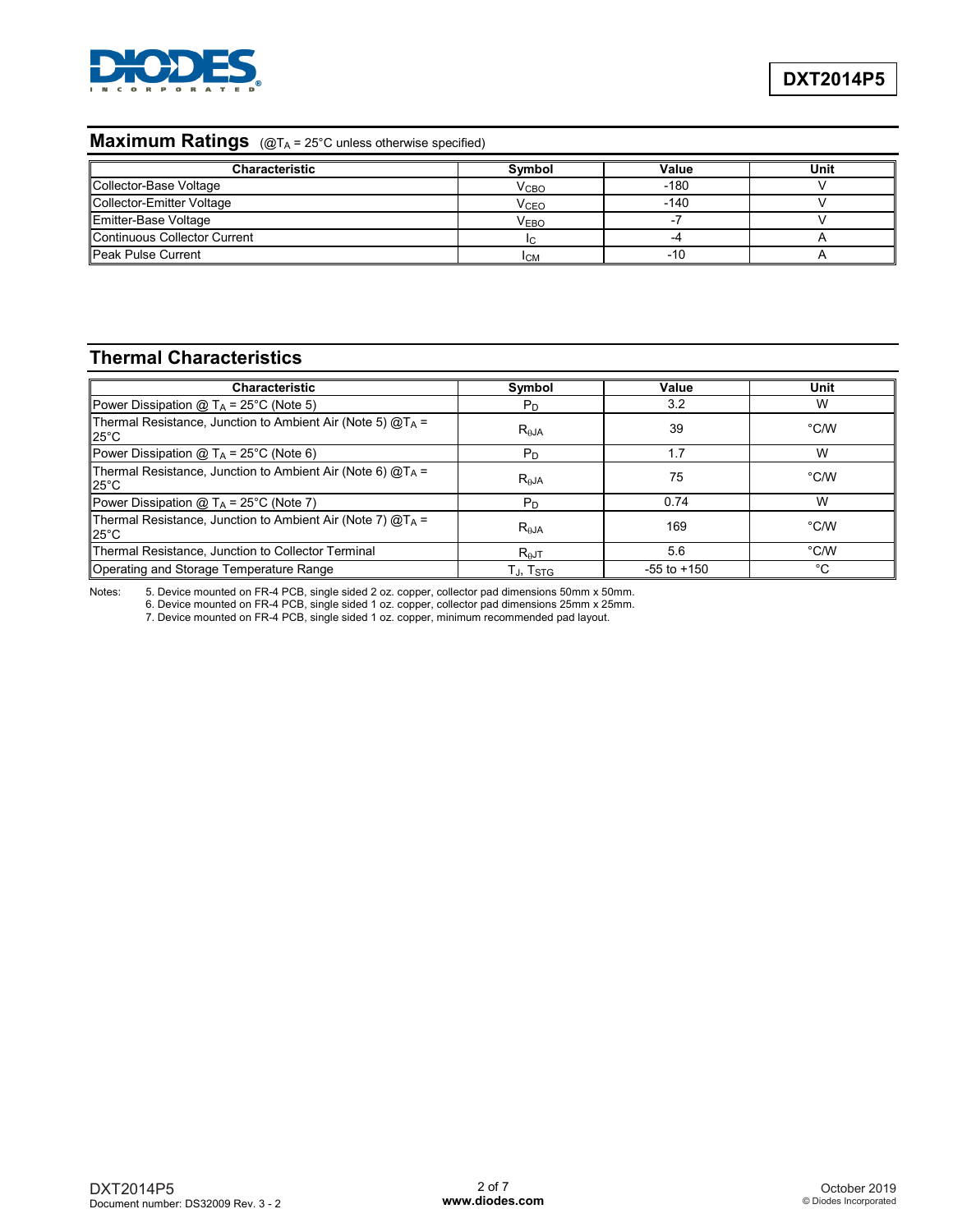

#### **Thermal Characteristics and Derating Information**

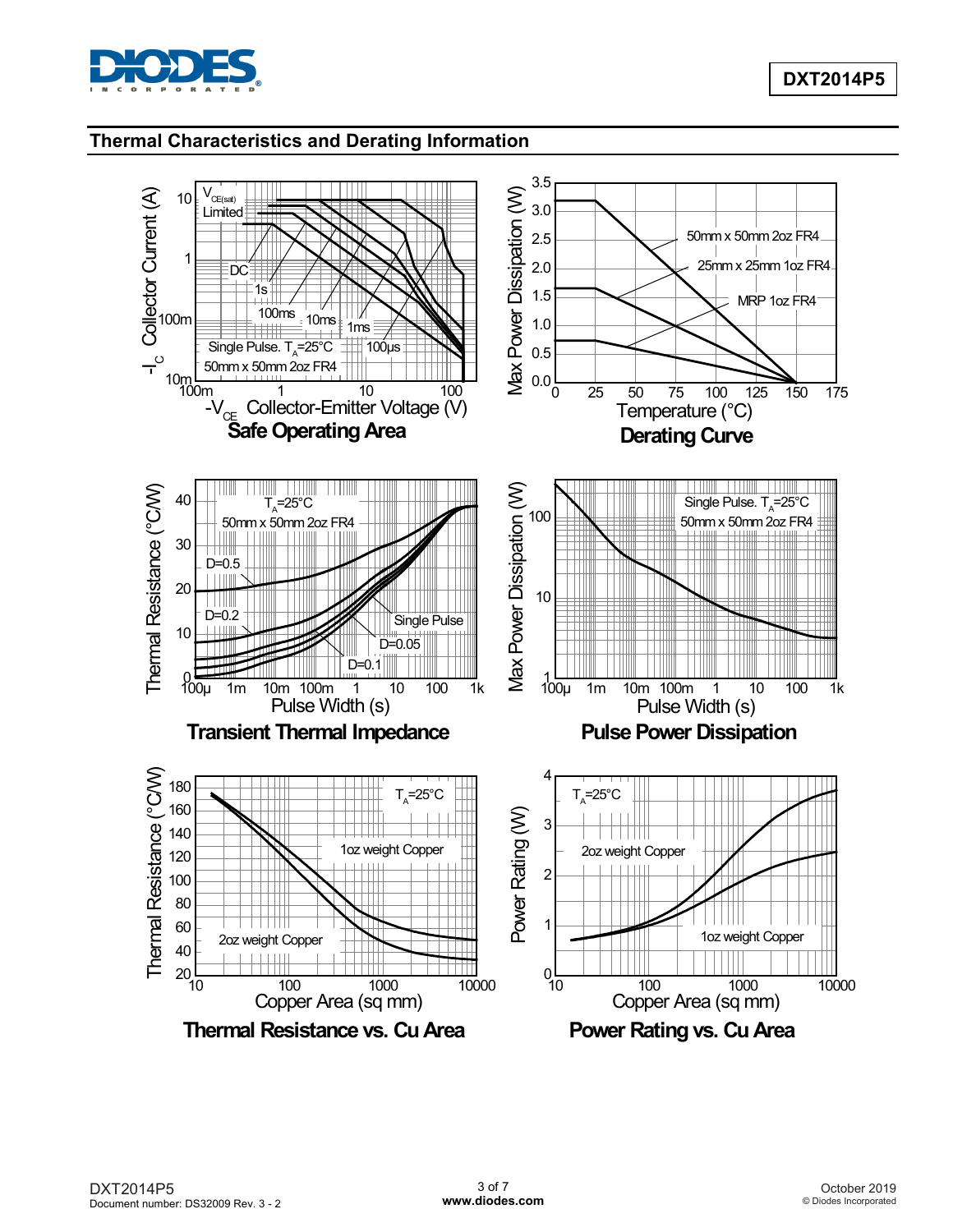

## **Electrical Characteristics** @TA = 25°C unless otherwise specified

| <b>Characteristic</b>                         | Symbol                       | Min              | Typ                               | Max                              | Unit       | <b>Test Condition</b>                                                                                                                |
|-----------------------------------------------|------------------------------|------------------|-----------------------------------|----------------------------------|------------|--------------------------------------------------------------------------------------------------------------------------------------|
| Collector-Base Breakdown Voltage              | $V_{(BR)CBO}$                | $-180$           | $-200$                            |                                  | V          | $I_{C} = -100 \mu A$                                                                                                                 |
| Collector-Emitter Breakdown Voltage (Note 8)  | $V_{\rm (BR)CEO}$            | $-140$           | $-160$                            | $\qquad \qquad$                  | $\vee$     | $IC$ = -10mA                                                                                                                         |
| Emitter-Base Breakdown Voltage                | $V_{(BR)EBO}$                | $-7.0$           | $-8.0$                            | $\overline{\phantom{m}}$         | V          | $I_E = -100 \mu A$                                                                                                                   |
| Collector Cutoff Current                      | <b>I</b> CBO                 |                  | <1                                | $-20$<br>$-0.5$                  | nA<br>μA   | $V_{CB} = -150V$<br>$V_{CB}$ = -150V, T <sub>amb</sub> = 100°C                                                                       |
| Collector Cutoff Current                      | $I_{CER}$<br>R≤1kΩ           |                  | $<$ 1                             | $-20$<br>$-0.5$                  | nA<br>μA   | $V_{CB} = -150V$<br>$V_{CB}$ = -150V, T <sub>amb</sub> = 100°C                                                                       |
| <b>Emitter Cutoff Current</b>                 | <b>IEBO</b>                  |                  | <1                                | $-10$                            | nA         | $V_{EB} = -6V$                                                                                                                       |
| Collector-Emitter Saturation Voltage (Note 8) | VCE(sat)                     |                  | $-40$<br>$-55$<br>$-85$<br>$-275$ | $-60$<br>-80<br>$-120$<br>$-360$ | mV         | $I_C = -0.1A$ , $I_B = -5mA$<br>$IC$ = -0.5A, $IB$ = -50mA<br>$I_C = -1A$ , $I_B = -100mA$<br>$I_C = -3A$ , $I_B = -300mA$           |
| Base-Emitter Saturation Voltage (Note 8)      | V <sub>BE(sat)</sub>         |                  | $-940$                            | $-1040$                          | mV         | $IC = -3A$ , $IB = -300mA$                                                                                                           |
| Base-Emitter Turn-On Voltage (Note 8)         | $V_{BE(on)}$                 |                  | $-830$                            | $-930$                           | mV         | $V_{CE}$ = -5V, $I_C$ = -3A                                                                                                          |
| DC Current Gain (Note 8)                      | $h_{FE}$                     | 100<br>100<br>45 | 225<br>200<br>100<br>5            | $\overline{\phantom{0}}$<br>300  |            | $V_{CE}$ = -5V, $I_C$ = -10mA<br>$V_{CE}$ = -5V, I <sub>C</sub> = -1A<br>$V_{CE}$ = -5V, $I_C$ = -3A<br>$V_{CE}$ = -5V, $I_C$ = -10A |
| <b>Transition Frequency</b>                   | $f_{\text{T}}$               |                  | 120                               | $\overline{\phantom{0}}$         | <b>MHz</b> | $V_{CE}$ = -10V, $I_C$ = -100mA,<br>$f = 50$ MHz                                                                                     |
| Output Capacitance                            | $C_{\text{obo}}$             |                  | 33                                | $\overline{\phantom{0}}$         | pF         | $V_{CB}$ = -10V, f = 1MHz                                                                                                            |
| <b>Switching Times</b>                        | t <sub>on</sub><br>$t_{off}$ |                  | 42<br>636                         | $\overline{\phantom{0}}$         | ns<br>ns   | $V_{\rm CC}$ = -50V, $I_{\rm C}$ = 1A,<br>$I_{B1} = -I_{B2} = -100mA$                                                                |

Notes: 8. Pulse Test: Pulse width ≤ 300µs. Duty cycle ≤ 2.0%.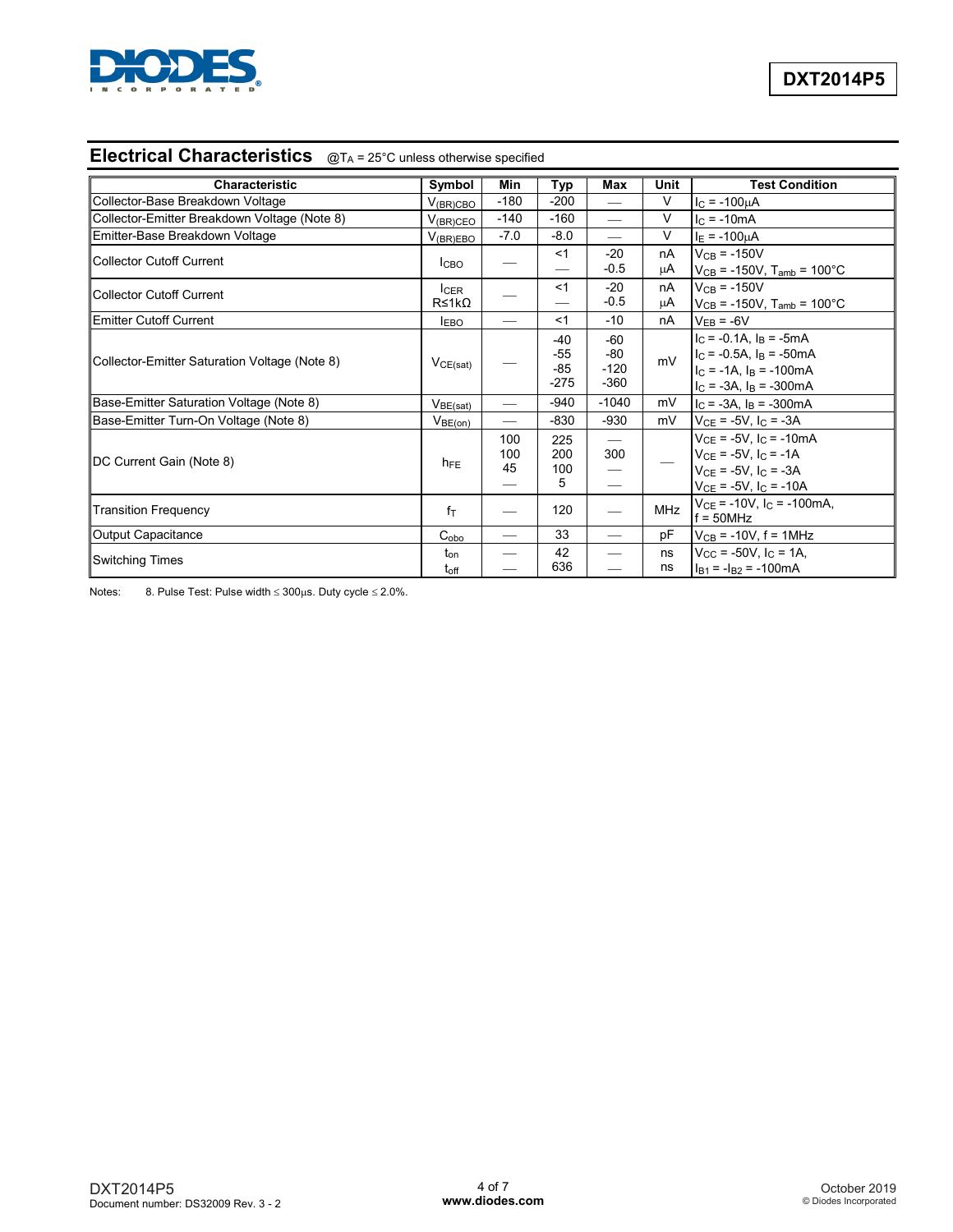

# **Typical Characteristic**

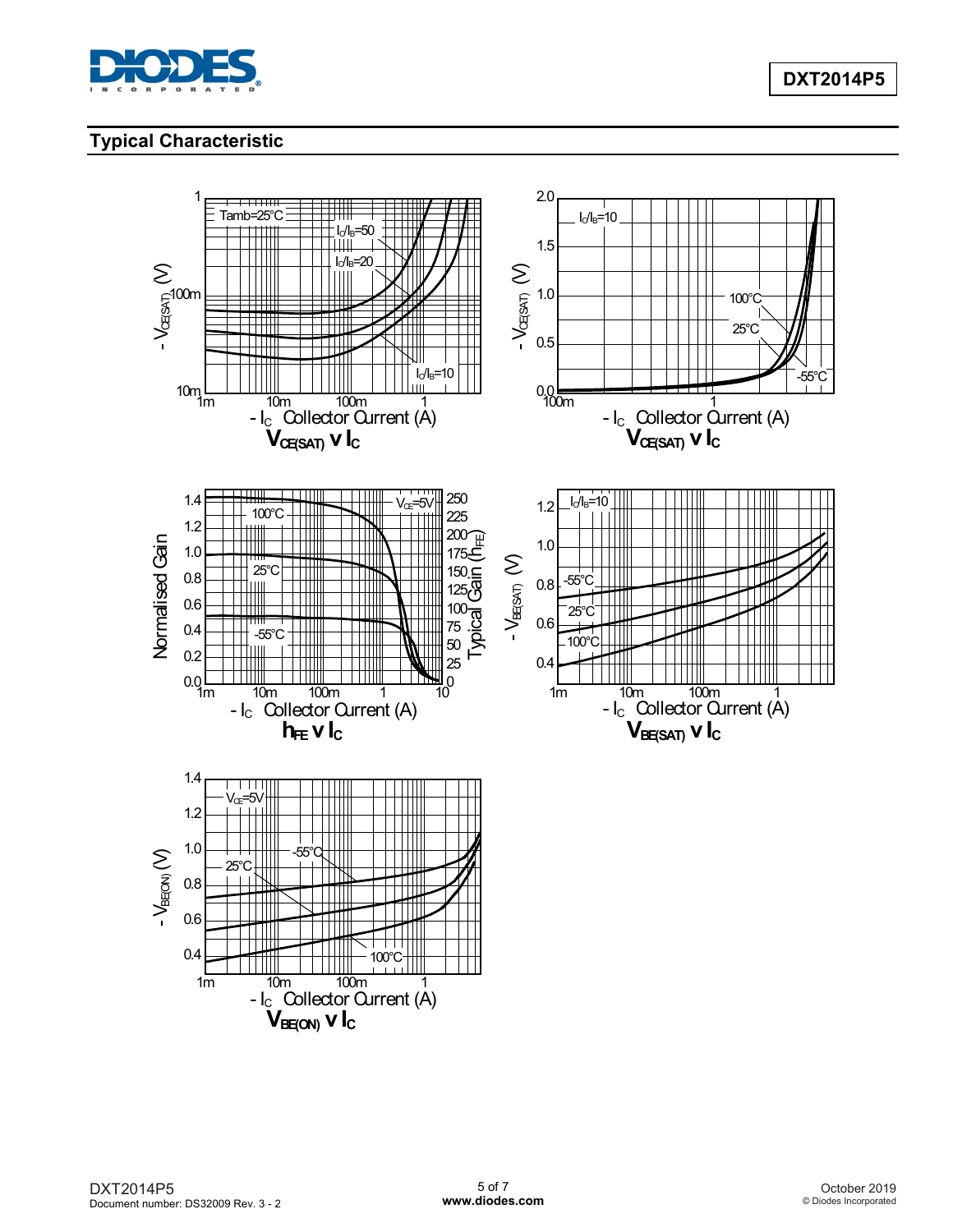

# **Package Outline Dimensions**

Please see<http://www.diodes.com/package-outlines.html> for the latest version.



| PowerD <sub>15</sub> |      |      |            |  |  |
|----------------------|------|------|------------|--|--|
| Dim                  | Min  | Max  | <b>Typ</b> |  |  |
| A                    | 1.05 | 1.15 | 1.10       |  |  |
| А1                   | 0.00 | 0.05 |            |  |  |
| A <sub>2</sub>       | 0.33 | 0.43 | 0.381      |  |  |
| b1                   | 0.80 | 0.99 | 0.89       |  |  |
| b2                   | 1.70 | 1.88 | 1.78       |  |  |
| D                    | 3.90 | 4.05 | 3.966      |  |  |
| D <sub>2</sub>       |      |      | 3.054      |  |  |
| E                    | 6.40 | 6.60 | 6.51       |  |  |
| e                    |      |      | 1.84       |  |  |
| E1                   | 5.30 | 5.45 | 5.37       |  |  |
| E2                   |      |      | 3.549      |  |  |
| L                    | 0.75 | 0.95 | 0.85       |  |  |
| L1                   | 0.50 | 0.65 | 0.57       |  |  |
| w                    | 1.10 | 1.41 | 1.255      |  |  |
| Dimensions in<br>Δ   |      |      |            |  |  |

## **Suggested Pad Layout**

Please see<http://www.diodes.com/package-outlines.html> for the latest version.

# **PowerDI5**



| <b>Dimensions</b> | Value (in mm) |
|-------------------|---------------|
| C                 | 1.840         |
| G                 | 0.852         |
| x                 | 1.400         |
| X <sub>1</sub>    | 4.860         |
| X <sub>2</sub>    | 1.310         |
|                   | 1.390         |
| У4                | 3.360         |